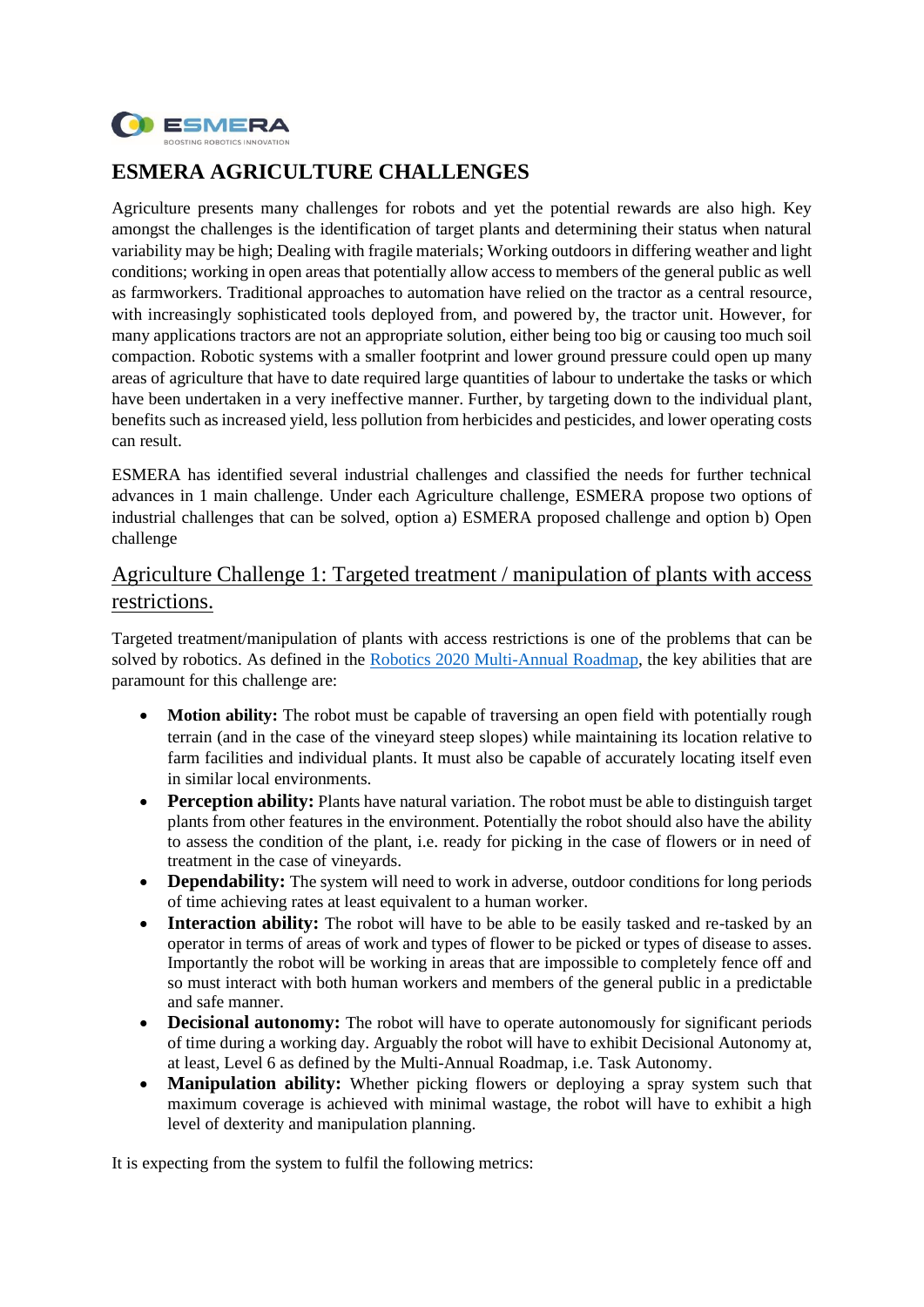- **Efficiency:** Accessing plants in an outdoor environment while causing minimal damage to either the plants themselves or the soil structure, i.e. having a low ground pressure.
- **Reliability:** Identification of individual plants, amongst fields of similar plants together with an assessment of the condition of the plant, and carrying out appropriate operations on individual plants, e.g. picking operations or application of treatments for pests or diseases without causing collateral damage.
- **Safety:** Working in a safe manner, cognizant of the potential proximity of farmworkers or members of the general public.
- **Data storage ability:** Recording and maintaining records of the work carried out together with specific geolocation data.

Under the above challenge, ESMERA project proposes two options. The proposer must address at least one of these challenges although addressing more than one or highlighting where elements of the proposed system could be used for the benefit of more than one system would be beneficial.

**A) ESMERA proposed challenges:** this challenge is extracted from two industrial use cases which are:

#### **AGRICULTURE CHALLENGE 1.A1 (A1.A1)**

**Picking herbal flowers**. Picking flowers for use in herbal medicine is currently a very labour-intensive process. Human pickers also potentially cause damage to the plants and / or the ground during the process which can limit further production of flowers. A robot system for herbal flower picking must have:

- Relatively small physical size and weight to access compact fields of flowers.
- Determine its position relative to the crop and key farm facilities.
- The ability to determine if a flower is close to the optimum size and state for picking in all light conditions (note that due to the nature of the process working during or just after rain is not permitted).
- Be capable of being adapted to work with different flower types.
- The ability to pick the flower causing minimal damage to the flower or its parent plant.
- Transfer the flowers to a suitable collection bin.
- Work at a similar pace to human pickers.
- The robot must record the yield and quality of the harvest relative to the location of the picking operations.
- Transport the picked flowers to a designated collection point and transfer said flowers (or exchange a collection bin)
- Operate safely in the presence of human workers or members of the general public.
- Be capable of sustained operations during the picking season. Note that this will mean energy sources are not depleted in the



**Figure 1:** Picking flowers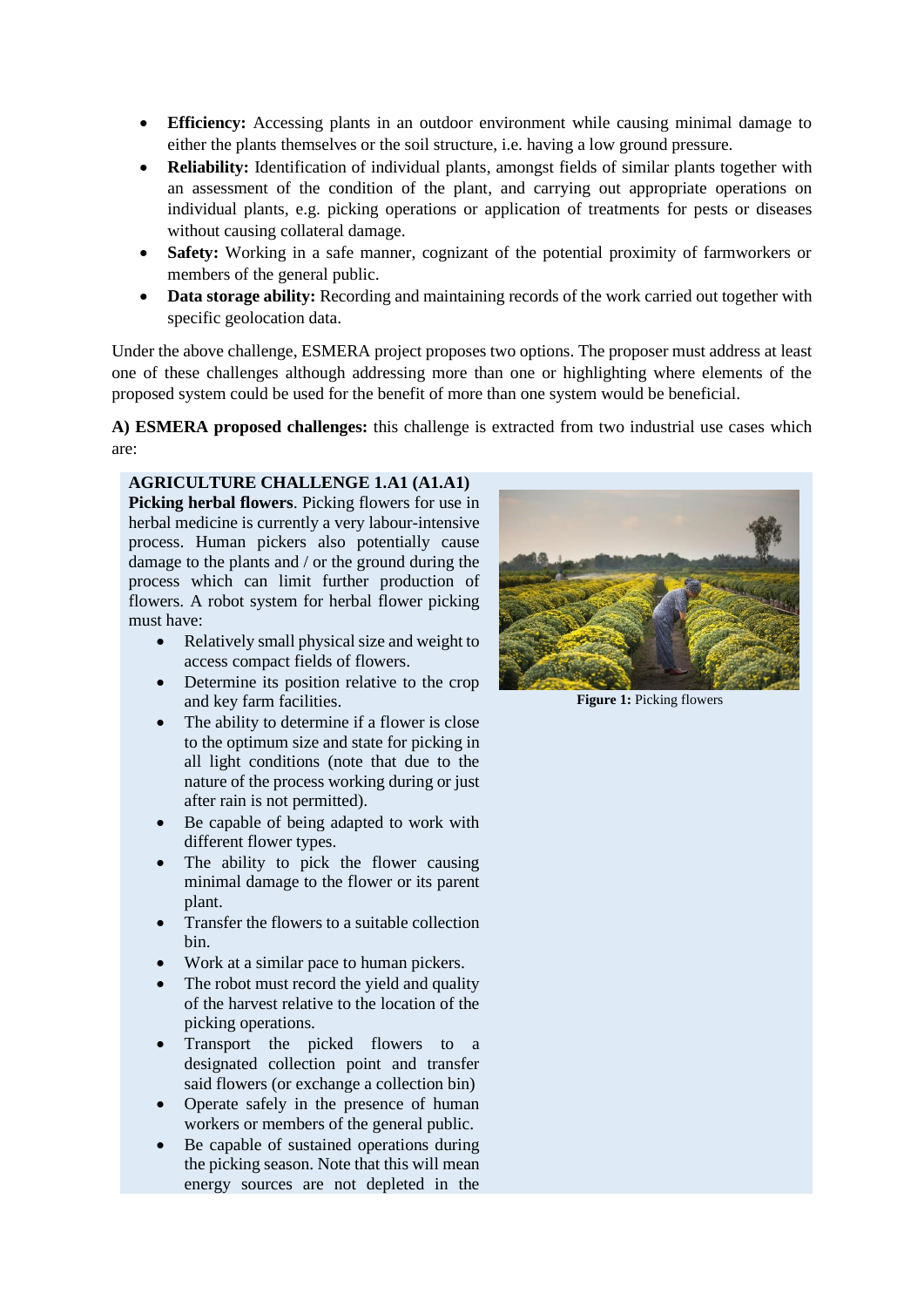middle of a field. Energy usage must be predicted and sufficient resource preserved to enable a return to a recharging / refueling point.

Proposals addressing this challenge should ensure on their own the availability of a replication/testing environment/field for their experiments. In case outdoor fields will be used, proper timing will need to be planned for crops to be available in the duration of the project.

#### **AGRICULTURE CHALLENGE 1.A2 (A1.A2)**

**Treatment application in steep slope vineyards:** Steep slope vineyards account for 10% - 12% of European viticulture land area and produce some of the highest value wines. Row sizes are quite narrow, typically 90cms – 150cms. Currently, where possible, treatments are applied from a small tractorbased system that uses an air-blast system. Losses are high and ground compaction is a problem.

What is required is a smaller robot-based system that can access these steep slope vineyards and selectively apply pesticides / fungicides to individual plants. Such a system would need to:

- Access all areas of a steep slope vineyard autonomously and in all ground conditions, e.g. dry, muddy, etc.
- Optionally, assess the condition of individual vines to assess whether treatment is required.
- Apply treatments to individual plants efficiently and effectively (whether to all vines or only selected ones) achieving spraying losses of 20% or less.
- Be capable of either auto-refilling treatments or notifying an operator when a refill is required.
- Monitor its own energy usage and allow sufficient margin to transfer to facilities where refueling / recharging can take place, i.e. it must not get stranded in the field.
- Be capable of operating for 4-6 hours in any working day.
- Work at a similar rate, or greater, as a person using a manual sprayer.
- Operate safely in the presence of workers, members of the general public, potential obstacles and steep inclines.
- Keep detailed records of treatment rates applied down to individual plant level.

Proposals addressing this challenge should ensure on their own the availability of a replication/testing



**Figure 2:** Current spraying in steep slope vineyards